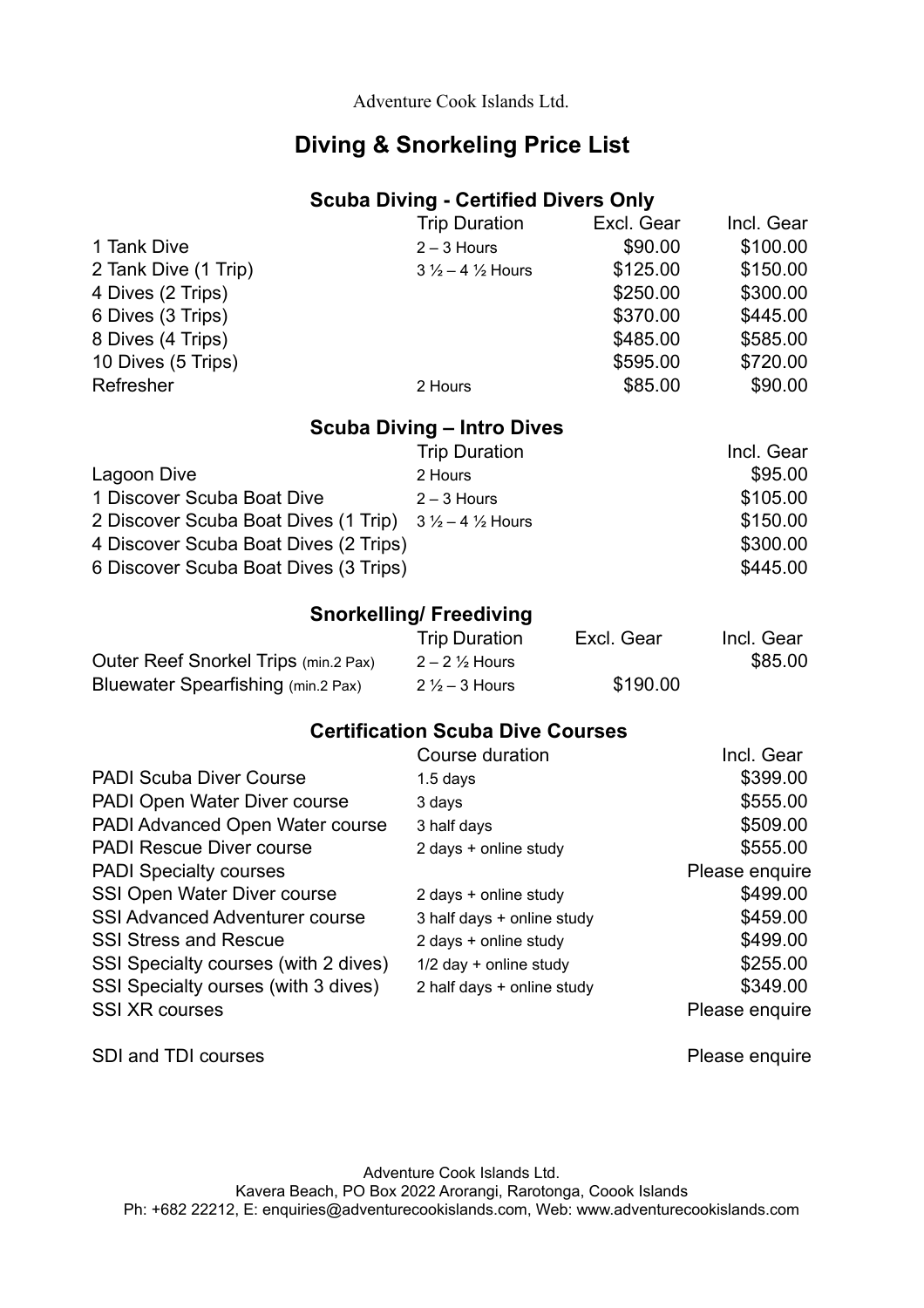Adventure Cook Islands Ltd.

## **Adventure Hire Price List**

|                                   | 1 Day (24 H)             | $2 +$ Days  | 1 Week   |
|-----------------------------------|--------------------------|-------------|----------|
| Scooter                           | \$27.00                  | \$21.50/Day | \$115.00 |
| <b>Bicycles</b>                   | \$16.00                  | \$13.00/Day | \$80.00  |
| <b>Snorkel Set</b>                | \$12.00                  | \$11.00     | \$70.00  |
| Mask + Snorkel Only               | \$8.50                   | \$7.00      | \$42.00  |
| Fins Only                         | \$8.50                   | \$7.00      | \$42.00  |
| <b>Reef Shoes</b>                 | \$7.50                   | \$5.50/Day  | \$33.00  |
| <b>Body Boards</b>                | \$15.00                  | \$15.00/Day | \$90.00  |
| Surfboard 6'3" w/ thruster fins   | \$20.00                  | \$20.00/Day | \$120.00 |
| Life Jackets                      | \$11.00                  | \$11.00/Day | \$66.00  |
| <b>Bicycle Child/Toddler Seat</b> | \$16.00                  | \$8.00/Day  | \$40.00  |
| Helmet (Scooter)                  | \$2.00                   | \$2.00/Day  | \$14.00  |
| Helmet (Bicycle)                  | \$1.00                   | \$1.00/Day  | \$7.00   |
| <b>Gel Seat</b>                   | \$1.00                   | \$1.00/Day  | \$7.00   |
| <b>Basket</b>                     | \$1.00                   | \$1.00/Day  | \$7.00   |
| <b>Motorcycle Skills Test</b>     | Experienced riders only! |             | \$5.00   |

| Kayaks |                | Single Kayak | Double Kayak |
|--------|----------------|--------------|--------------|
|        | 1 Hour         | \$12.00      | \$17.00      |
|        | 3 Hours        | \$25.00      | \$35.00      |
|        | <b>6 Hours</b> | \$35.00      | \$45.00      |
|        | 1 Day          | \$40.00      | \$50.00      |
|        | 2 Days         | \$58.00      | \$68.00      |
|        | 3 Days         | \$66.00      | \$86.00      |
|        | 4 Days         | \$72.00      | \$102.00     |
|        | 5 Days         | \$78.00      | \$112.00     |
|        | 6 Days         | \$84.00      | \$122.00     |
|        | 1 Week         | \$90.00      | \$130.00     |
|        | 2 Weeks        | \$170.00     | \$250.00     |
|        |                |              |              |

#### **Proof Of Certification Required For SCUBA Gear!**

|                          | Per Day | Per Week |
|--------------------------|---------|----------|
| Regulator                | \$14.00 | \$85.00  |
| <b>BCD</b>               | \$14.00 | \$85.00  |
| Tank (Incl Fill)         | \$14.00 | \$85.00  |
| Dive Tank Refill         | \$7.50  |          |
| Wetsuit                  | \$12.00 | \$72.00  |
| Weightbelt Incl. Weights | \$11.00 | \$66.00  |

Adventure Cook Islands Ltd.

Kavera Beach, PO Box 2022 Arorangi, Rarotonga, Coook Islands

Ph: +682 22212, E: enquiries@adventurecookislands.com, Web: www.adventurecookislands.com